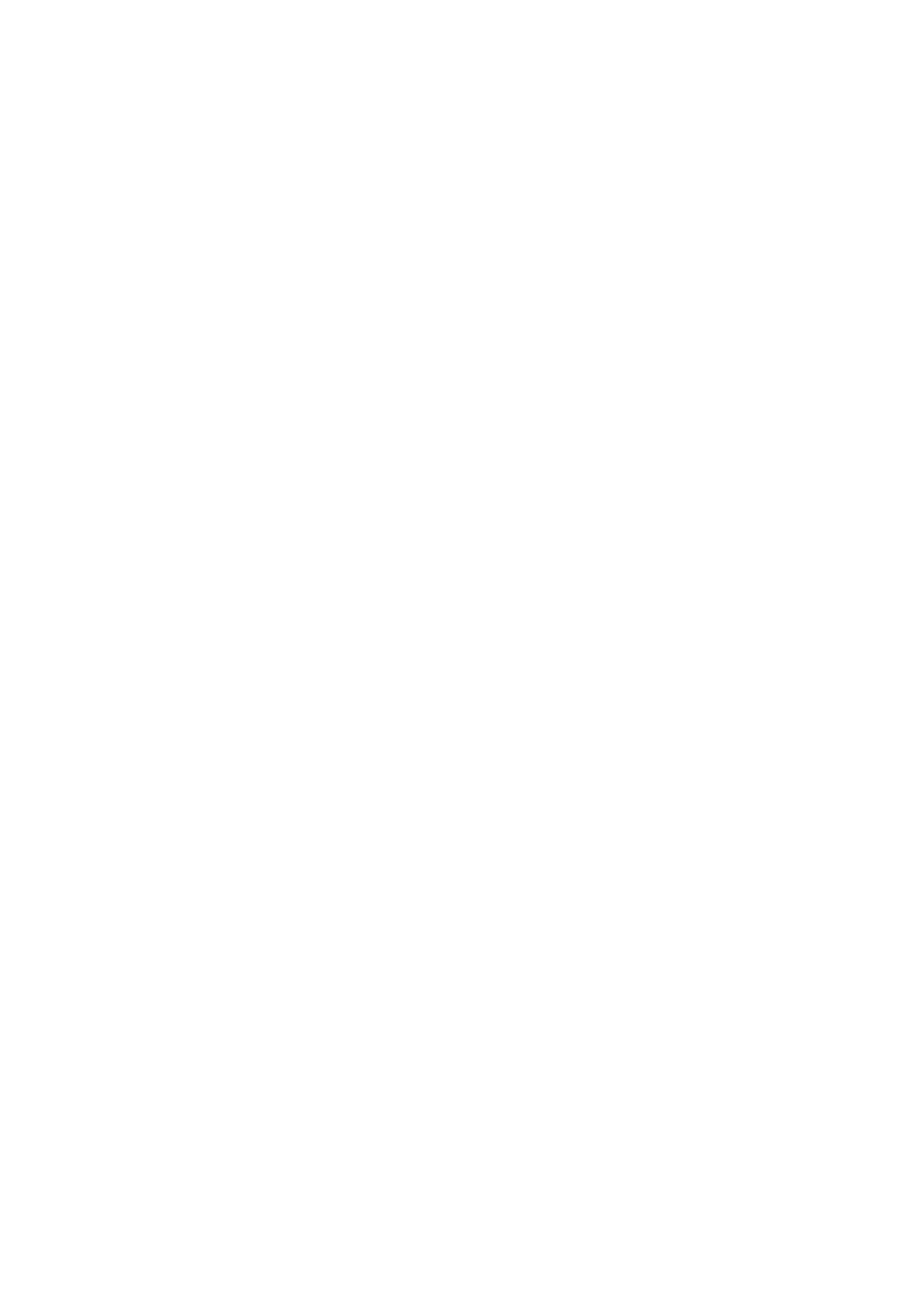

## **POLICY: FRAUD**

All reference to 'we', 'our' or 'us' in this Policy should be read as meaning Sandbourne Housing Association.

#### **1. Purpose and aim of Policy**

- 1.1 We recognise that it is essential to minimise the potential for fraud to take place within our Association.
- 1.2 One of the ways that we can do this is by making all staff and Board members aware of:
- 1.2.1 our policy on fraud;
- 1.2.2 their personal responsibilities in relation to their conduct; and
- 1.2.3 what action they should take if they have knowledge of fraud taking place.
- 1.3 This policy covers the first two points above: our Whistleblowing Policy (Employee Handbook) incorporates the procedure to be followed if fraud is discovered.

#### **2. Definitions**

- 2.1 The term "fraud" is used to describe such acts as deception, bribery, forgery, extortion, corruption, theft, conspiracy, embezzlement, misappropriation, false representation, concealment of material facts and collusion. "Fraud" is usually used to describe depriving someone of something by deceit, which might either be straight theft, misuse of funds or other resources, or more complicated crimes like false accounting, misuse of computer records and the supply of false information. The definition of fraud as given in the Fraud Act 2006 will be used as the basis for deciding whether an activity is fraudulent or not.
- 2.2 Computer fraud is where information technology equipment has been used to manipulate programs or data dishonestly (for example, by altering, substituting or destroying records, or creating spurious records), or where the use of an IT system was a material factor in the perpetration of fraud. Theft or fraudulent use of computer time and resources, including unauthorised personal browsing on the internet (see IT and Social Media Policy in Employee Handbook), is included in this definition.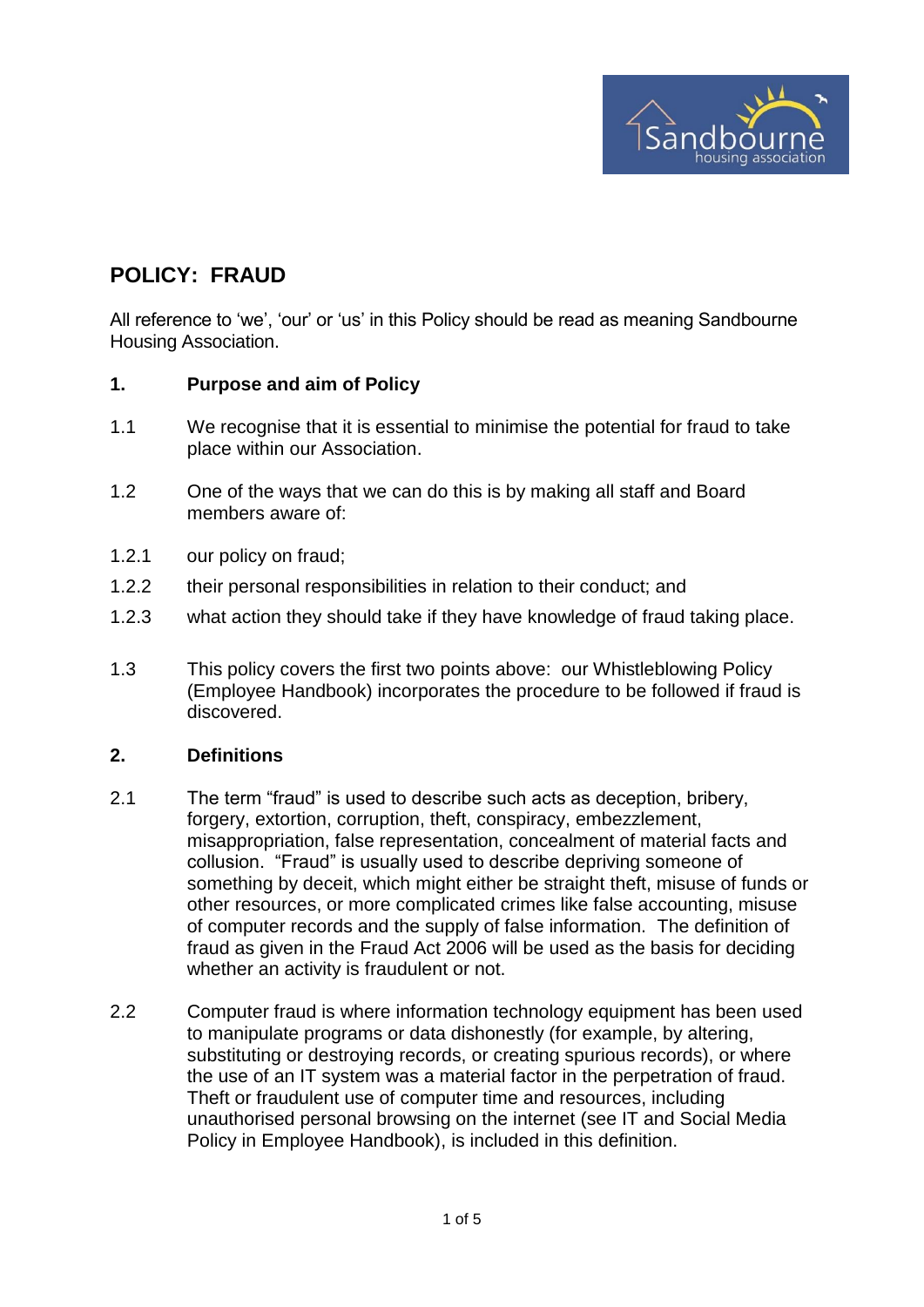## **3. Our statement on fraud**

- 3.1 We will not tolerate fraud carried out by our tenants, contractors, suppliers, staff or Board members. All allegations of fraud will be investigated thoroughly and appropriate action will be taken if an allegation is substantiated. The form of action that is taken will depend on the level of fraud and the circumstances in each case. In most instances, however, the action considered will involve disciplinary action (against staff members), prosecution and/or recovery of our assets and funds. Our Disciplinary Procedure (see Employee Handbook) outlines the process that will be taken against a staff member who is suspected of fraud.
- 3.2 We expect the highest standards of integrity and conduct from our Board members and staff.
- 3.3 Our staff should be aware that fraud, corruption and theft may exist in the workplace and be able and prepared to share their concerns about it. We have a Whistleblowing Policy (see Employee Handbook) which encourages staff and Board members to raise concerns about malpractice without fear of suffering any discrimination or victimisation as a result of their actions.
- 3.4 Staff and Board members should also be aware that, where a company or organisation has been prosecuted for fraud under the Fraud Act 2006, individual members of that company or organisation (including staff and Board members), who can be shown to have been involved in or aware of the fraudulent activity, may also be prosecuted.

## **4. Declarations of interest, gifts and hospitality**

- 4.1 As stewards of public funds, all staff and Board members must have, and be seen to have, high standards of honesty, propriety and personal integrity. Staff and Board members are required to report any declaration of interest and any potential conflict of interest to the Chief Executive or the Chair, who will bring them to the next available Board meeting. Declarations of interest are a standard Board agenda item and are formally reviewed annually.
- 4.2 Guidance on the receipt of gifts or hospitality is given in the Anti-Corruption and Bribery, Gifts and Hospitality Policy (see Employee Handbook).

## **5. Reporting responsibilities**

- 5.1 All frauds, attempted frauds and suspected frauds will be reported to the Board, through the Chair or the Chair of the Audit, Finance and Risk Committee, at the earliest opportunity.
- 5.2 Reports will be made at the earliest reasonable opportunity to the relevant regulatory authority when any incidence of fraud:
- 5.2.1 involves amounts over £5,000 or equivalent in value;
- 5.2.2 involves or implicates one or more Board members, irrespective of the monetary or equivalent value; and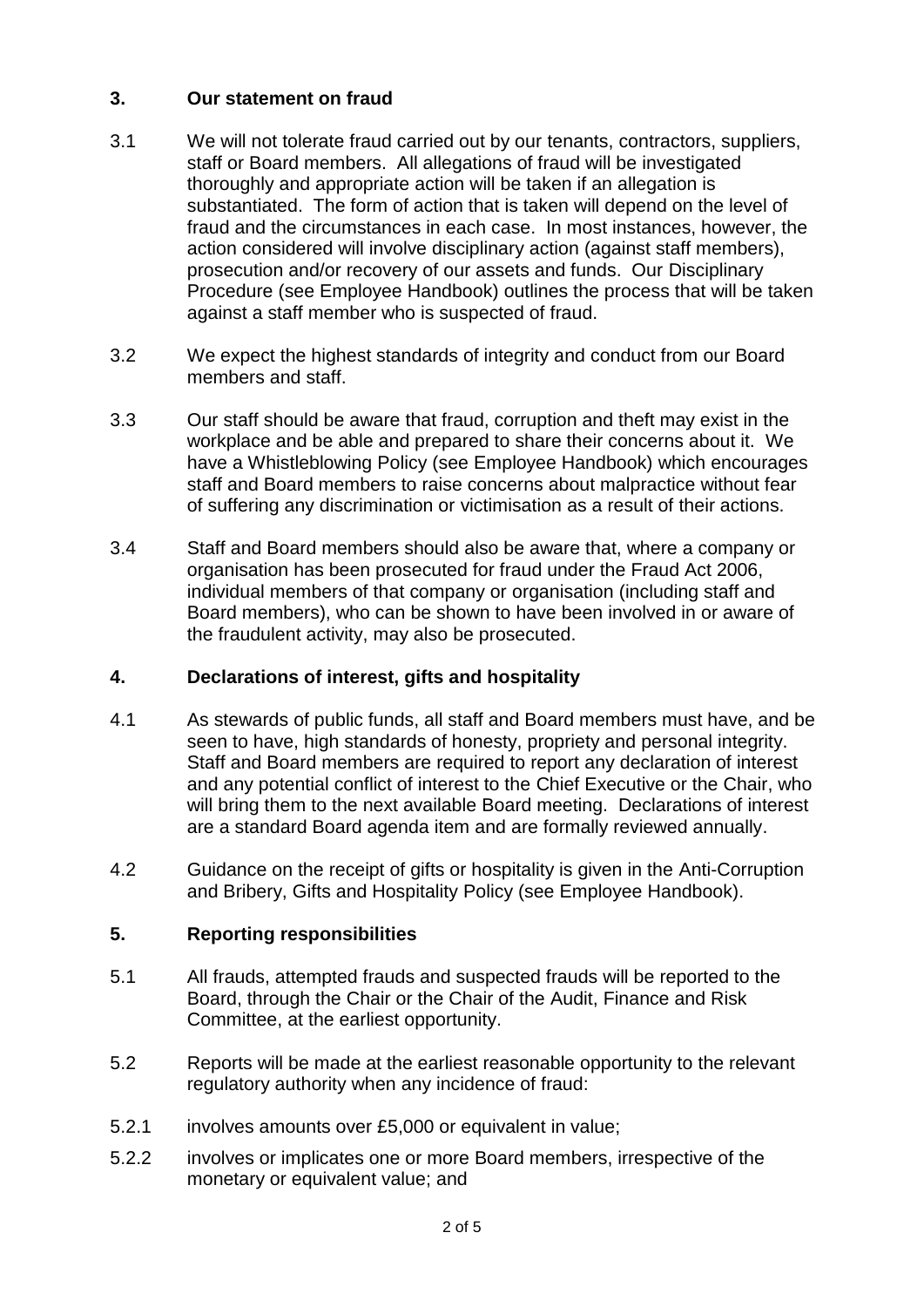- 5.2.3 involves or implicates senior management, irrespective of the monetary or equivalent value.
- 5.3 Even if the amount involved is less than £5,000, the Board, on receiving the report, may determine that a report to the relevant regulatory authority is appropriate.

## **6. Implementation**

- 6.1 The Board and the Chief Executive are responsible for ensuring that this Policy is communicated and implemented. All Board members will receive access to a complete set of policies when they join the Board and updated copies of policies as they are reviewed. New staff members will be taken through relevant policies as part of their induction process. Existing staff members will be alerted to significant changes in relevant policies as they are reviewed.
- 6.2 It is the responsibility of all our employees to ensure that their work is carried out in line with this Policy.
- 6.3 We will ensure that we train all of our employees and Board members so that they fully understand this Policy.

## **7. Monitoring**

7.1 The Audit, Finance and Risk Committee and the Chief Executive and designated senior manager are responsible for monitoring this Policy to ensure that it is correctly applied.

#### **8. Responsibilities of all employees**

- 8.1 It is the responsibility of all employees to report immediately any act of attempted or detected fraud.
- 8.2 The employee must report the matter to the Chief Executive, or if inappropriate, to the Chair of the Board or the Chair of the Audit, Finance and Risk Committee. All notifications must be initially either in person or in writing.
- 8.3 It is important that all staff are able to report their concerns without fear of reprisal or victimisation and are aware of the means to do so. The Public Interest Disclosure Act 1998 (the "Whistle-blowers Act") provides appropriate protection for those who voice genuine and legitimate concerns through the proper channels.

## **9. Actions to be taken**

9.1 The Chief Executive must always report the matter at the earliest opportunity to the Chair or the Chair of Audit, Finance and Risk Committee. They should be kept informed of the progress of the investigation and be available to give advice to the Chief Executive, where required.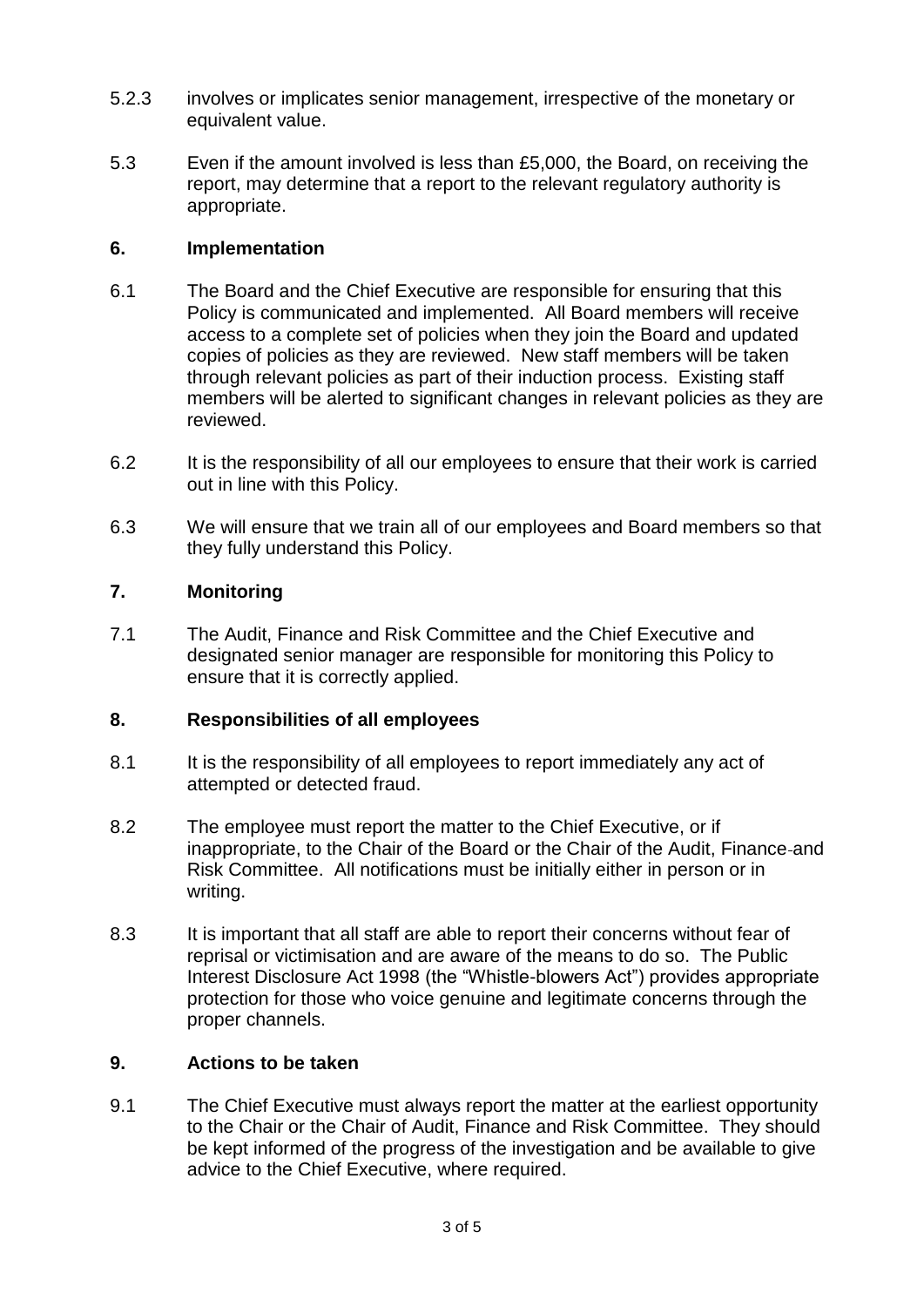- 9.2 The Chief Executive, in consultation with the Chair and/or the Chair of the Audit, Finance and Risk Committee and any other professional advisors as required, will determine how the matter is to be investigated. Normally the initial investigation will be carried out by the Chief Executive but, if the fraud is suspected to be particularly serious or large, the police may be asked to help with the investigation. The investigation should be carried out as soon as the fraud is discovered or suspected in order to secure the evidence and limit the impact of the fraud.
- 9.3 Wherever possible the investigation should aim to avoid disrupting the normal course of the business. However, with such a small staff, it is recognised that some disruption may be inevitable and, in very serious cases, business may need to be suspended while the investigation is undertaken. It is also recognised that certain activities of ours may need to be suspended or amended in the short-term and/or staff and/or Board members be suspended to avoid further fraudulent activity from being undertaken.
- 9.4 The aim of the investigation will be to establish whether a fraud has taken place, who has committed the fraud and the amount of any financial loss. This will enable the Chief Executive and the relevant Board members to decide the course of action which should be taken. It will also enable the necessary information to be given to the police, our insurers and the external auditors, where appropriate.
- 9.5 The investigation should be carried out in a fair way and should be as open as is possible in the circumstances. Every reasonable line of enquiry should be undertaken to ensure that the full extent of the situation is identified.
- 9.6 The involvement of other staff and Board members must be kept to a minimum at this stage to prevent the disclosure of unauthorised information, to avoid the loss of valuable evidence and information and to enable an independent appeal to be carried out in the case of disciplinary proceedings.
- 9.7 No contact will be made with the media without the permission of the Board or in urgent cases the Chair or Vice-Chair of the Board.
- 9.8 The reported incident will be recorded in the Fraud Register by the Chief Executive. This register shall be open to inspection by the relevant regulatory authority at any time and shall be reviewed at each meeting of the Audit, Finance and Risk Committee. The register will contain records of both attempted and detected frauds and the actions taken. The records will also indicate the systems involved in order to assist in the prevention of any recurrences.
- 9.9 The Chief Executive or the Board is responsible for informing our internal and external auditors, insurers and the police, as appropriate. The police and the external auditors will be informed once there is clear prima facie evidence of fraud.
- 9.10 We will take appropriate action against staff or Board members who perpetrate fraud and any person whose conduct allows fraud to be committed. We will also take action to recover any assets that have been